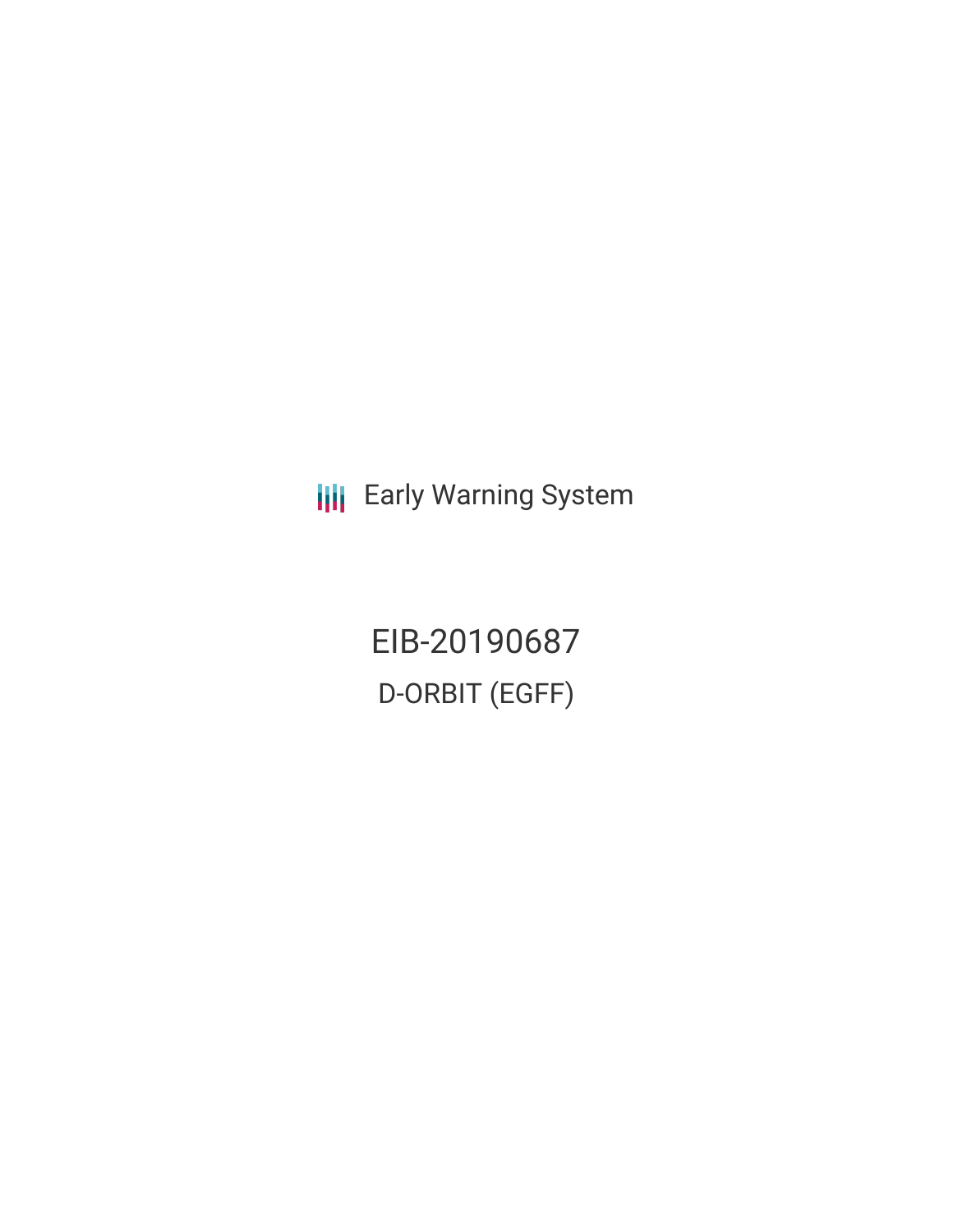# **Quick Facts**

| Italy                          |  |  |  |
|--------------------------------|--|--|--|
| European Investment Bank (EIB) |  |  |  |
| Proposed                       |  |  |  |
| U                              |  |  |  |
| <b>D-ORBIT SPA</b>             |  |  |  |
| Communications                 |  |  |  |
| Loan                           |  |  |  |
|                                |  |  |  |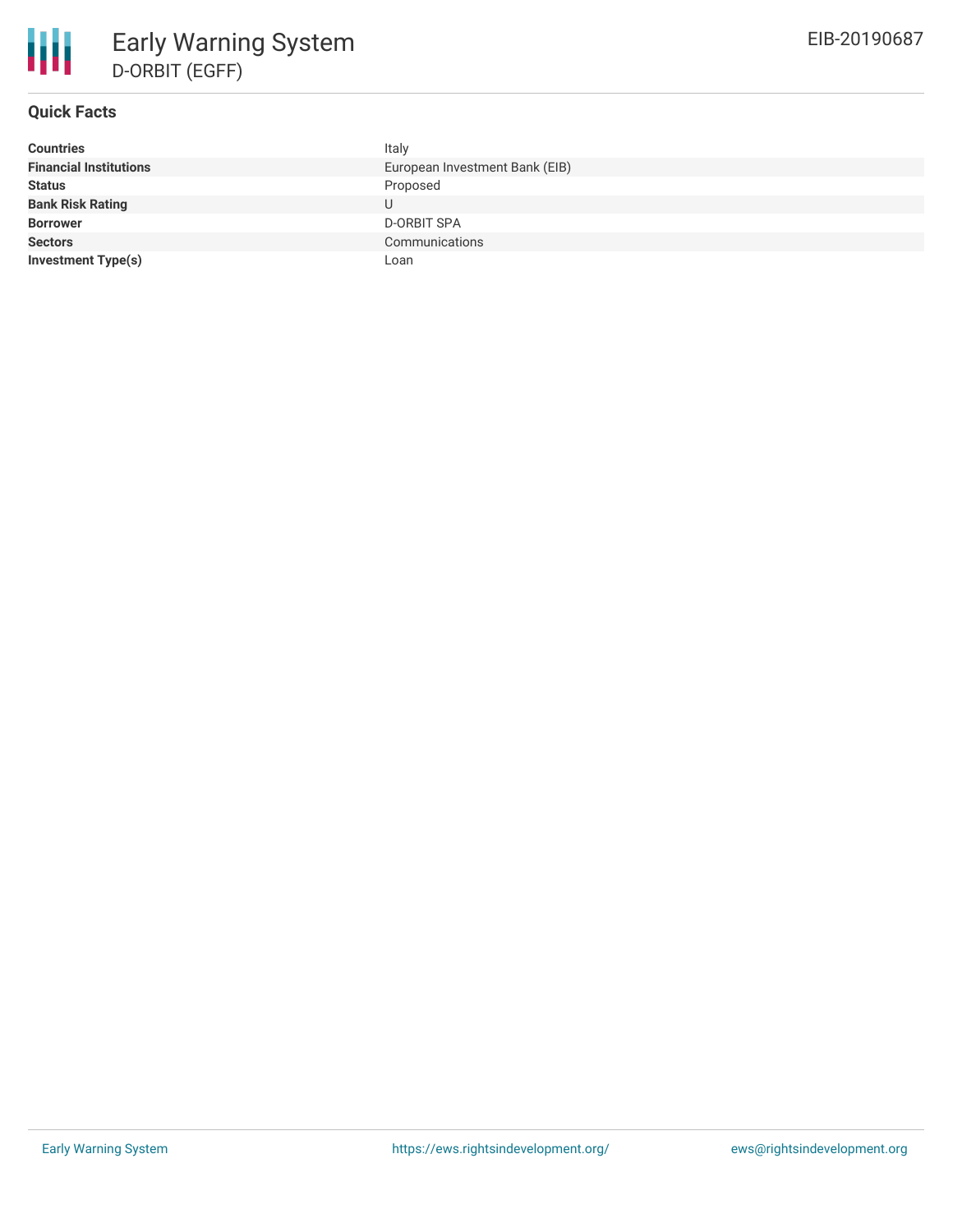

## **Project Description**

According to EIB website, the project will support the growth of the company and the development of its products and services also in new target markets.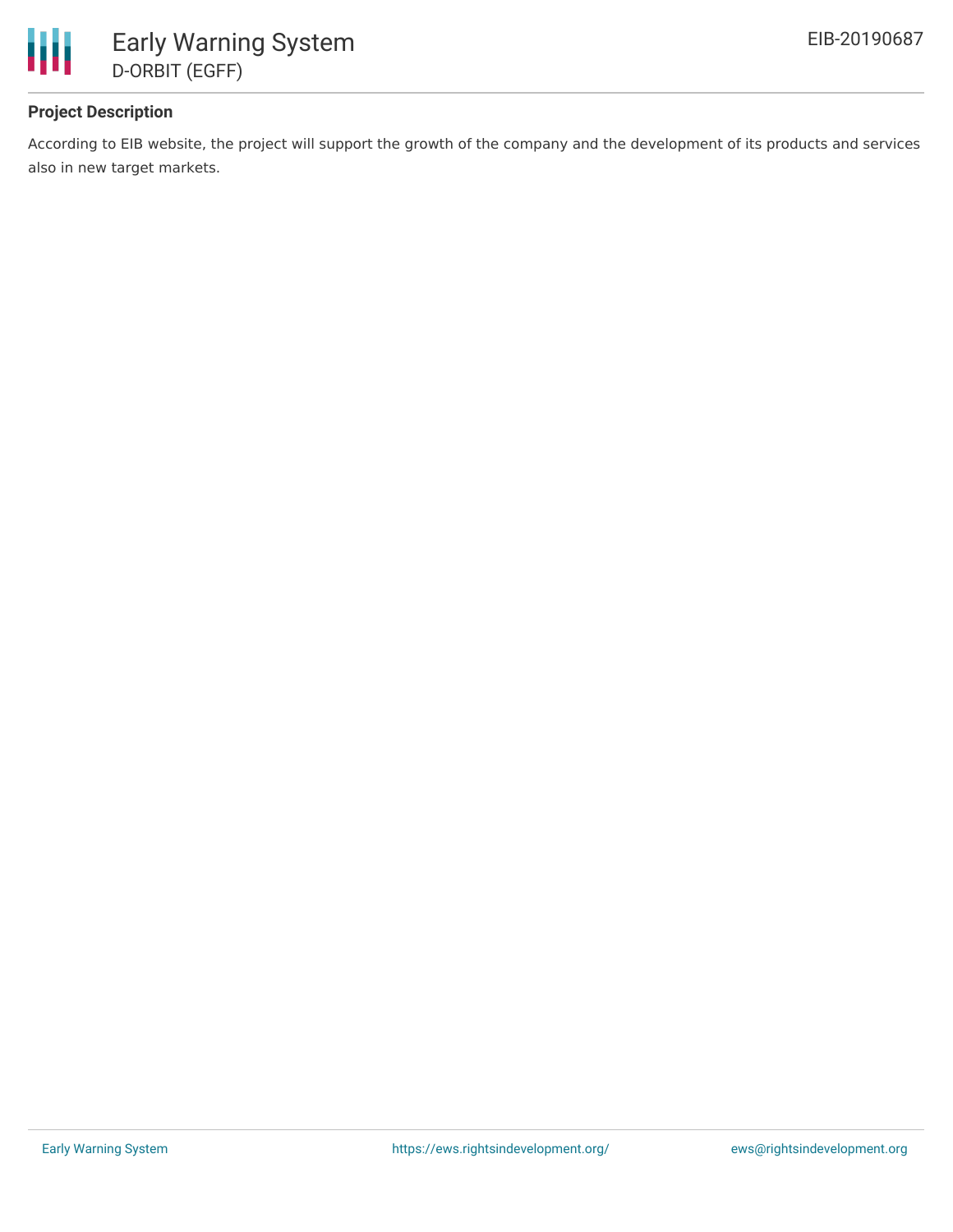#### **Investment Description**

European Investment Bank (EIB)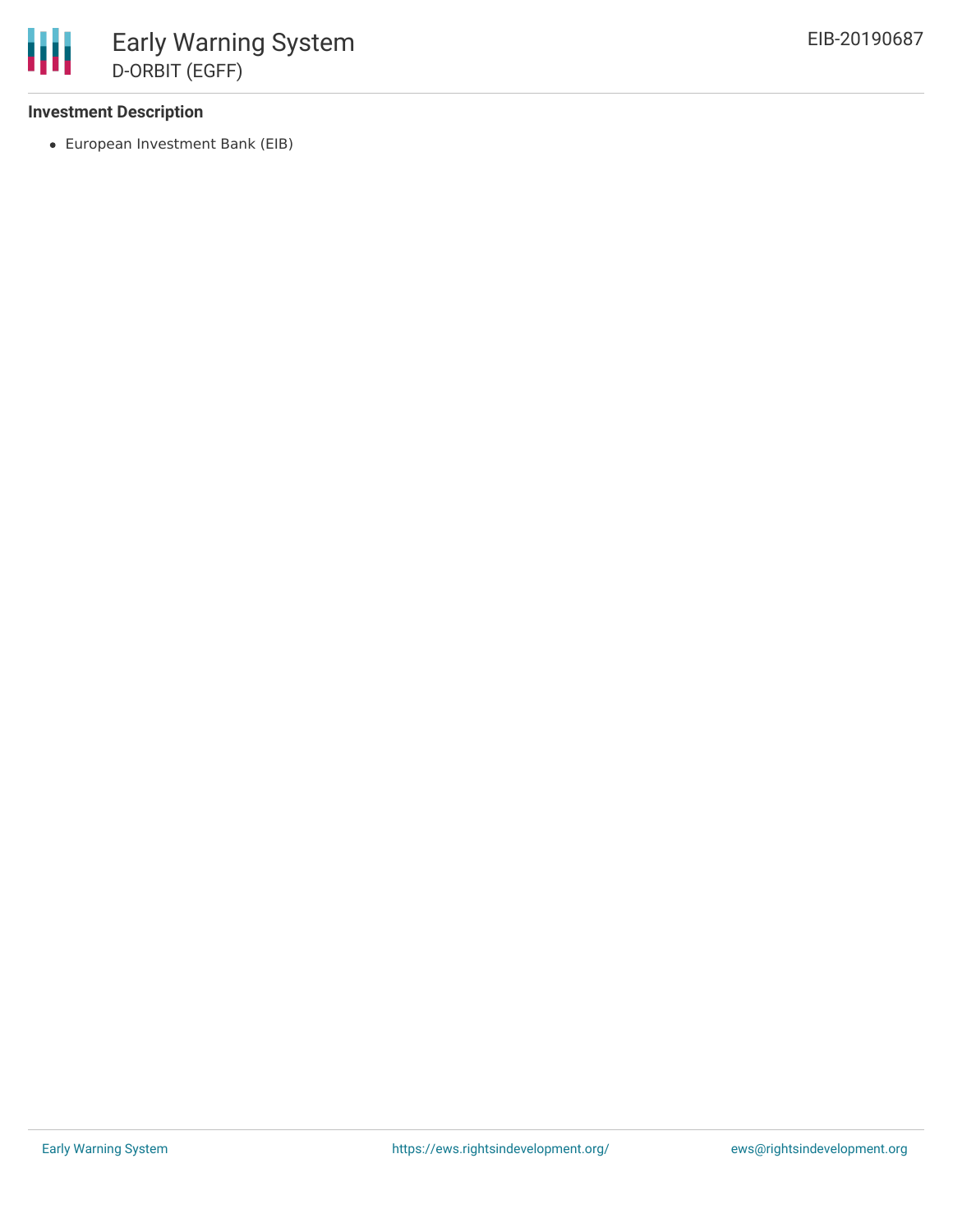# 冊 Early Warning System D-ORBIT (EGFF)

| <b>Private Actor 1</b>   | <b>Private Actor</b><br>Role | <b>Private Actor</b><br>Sector | <b>Relation</b> | <b>Private Actor 2</b> | <b>Private Actor</b><br>2 Role | <b>Private Actor</b><br>2 Sector |
|--------------------------|------------------------------|--------------------------------|-----------------|------------------------|--------------------------------|----------------------------------|
| $\overline{\phantom{0}}$ | $\sim$                       | -                              | $\sim$          | D-Orbit SRL            | Client                         |                                  |